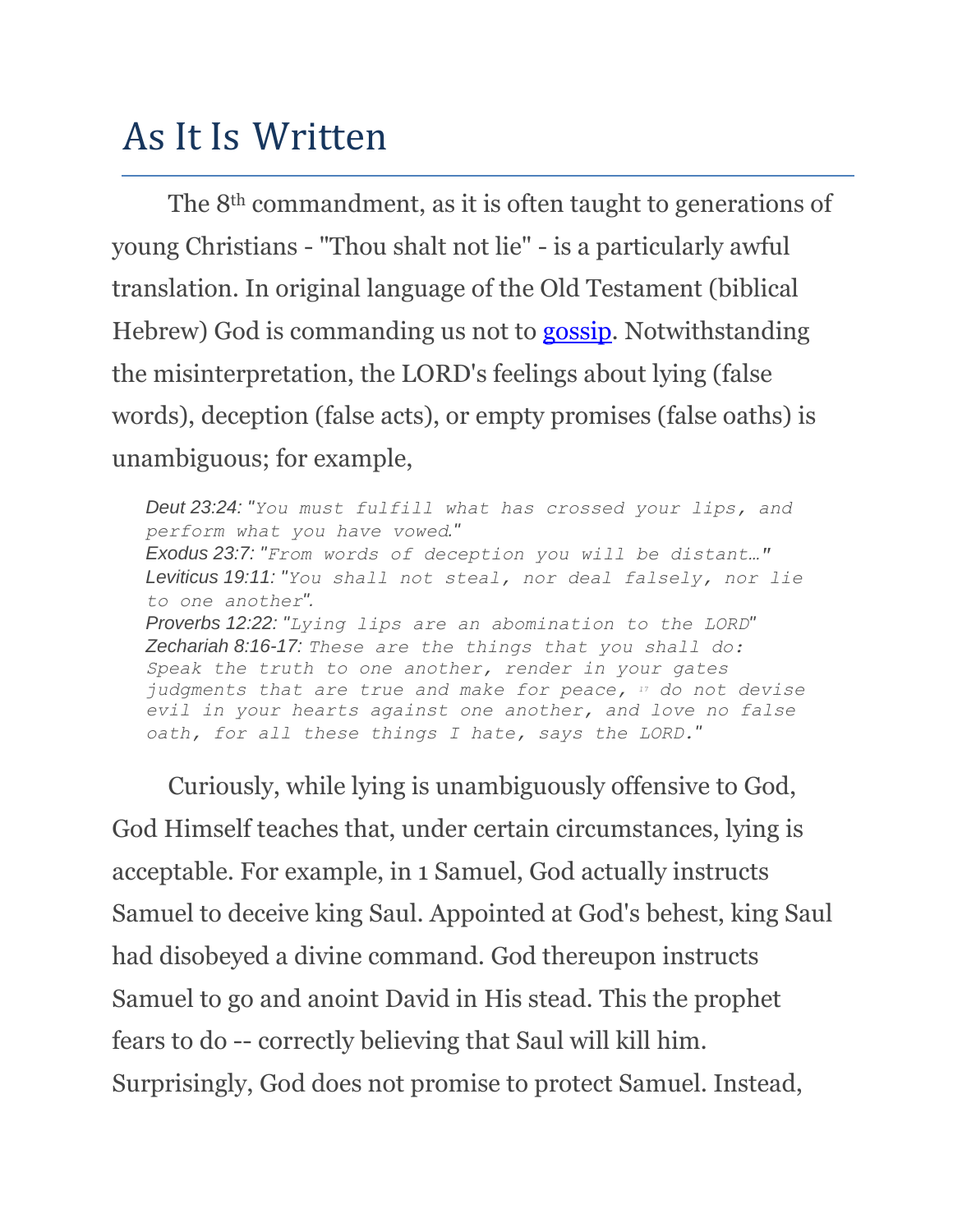God tells him to lie about his real reason for coming into Saul's presence. But, why tell Samuel to lie when God could simply protect him instead?

The answer, according to the interpretation of the Sages of [and before] Jesus's day, is that one does not owe would-be murderers the truth. Thus, God reveals that He values [innocent] life above that of truthfulness<sup>1</sup>. God also prioritizes the sexual sanctity of women over and above that of truthfulness. In Judges, the Bible relates how *Ya'el*, a Kenite woman, murdered the Canaanite general Sisera. However, the text emphasizes that the general and his soldiers were not only cruel, they also had a practice of raping the women of the men they had vanquished (Judges 5:30). Thus, the prophetess Deborah, praises *Ya'el* for her deception (Judges 5:24-26).

The Bible also teaches that truth is of less value than God's demand that He alone commands the worship of mankind. In II Kings chapter 10:18-28, we read that King Jehu pretends to be a follower of Baal in order to lure the priests of Baal to a religious gathering. When the priests arrive, the Bible tells us that "Jehu acted with guile in order to exterminate the worshippers of Baal". The first recorded sting operation.

l

<sup>1</sup> In another famous story, God rewards two midwives who disobey *then lie to* pharaoh in order to protect newboran male infants born to Hebrew mothers (Exodus 1:15-21